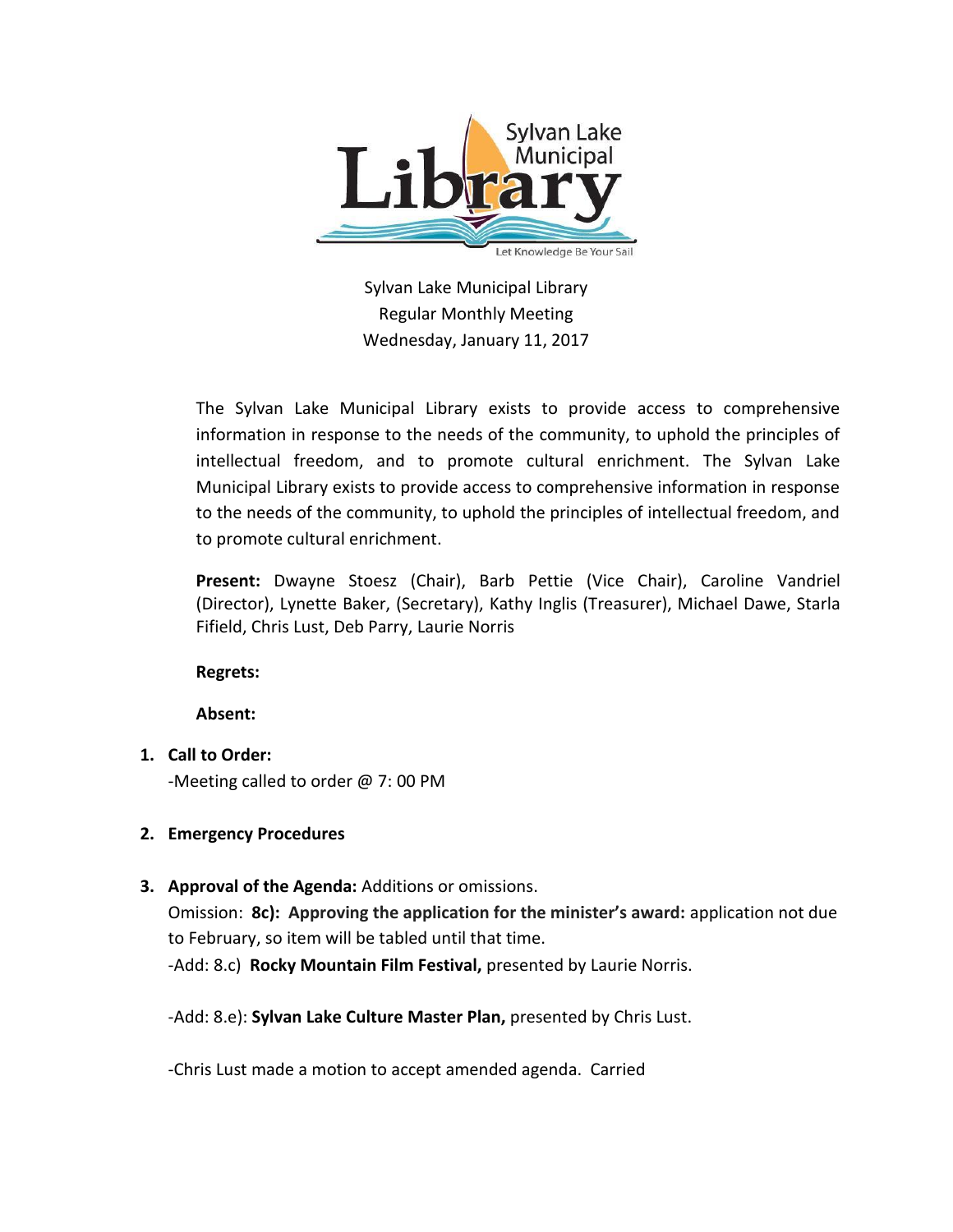### **4. Welcome Guests:** Deb Parry; now a Board Member

#### **5. Approval of the Minutes of November 9, 2016**

-Kathy Inglis made a motion to accept approved minutes, with amendments. Carried

### **6. Treasurer's Report**

No concerns in the daily financial operations. Bank balance on our last statement for our investment account: GIC - 2 year rate builder \$56,555.55

Kathy Inglis makes Motion 1 – that in our monthly report of the bank balances we designate the amount in our investment account as Long Term Planning. Motion seconded by Laurie Norris. Carried.

Kathy Inglis makes Motion 2 – On our year-end financial statement we showed a positive balance of \$18, 135.44. I move that this money be allocated in the 2017 budget as follows: Line 5.115 \$8000.00 Employer contributions – this was underestimated in budget Line 5.274 \$1145.67 to cover the increased insurance cost (information came after the budget was completed) Line 5.510 \$1589.77 General Good and Supplies – we already budgeted to pull \$1300 from reserves for this coming year and will add a little to this for contingencies Line 5.519 \$400 to staff and volunteer recognition (we transferred money to this line last year to allow more staff recognition) Long Term Planning Transfer \$7000 to this account TOTAL allotments - \$18 135.44. Motion seconded by Laurie Norris; motion was carried.

Kathy Inglis moved that the Treasurer's report be adopted as presented. LaurieNorris seconded the motion. Carried.

# **7. Librarian's Report**

Barb Pettie made a motion to accept Director's report as presented. Carried.

#### **8. New Business**

#### a. **Easter Hours of Operation**

-I Laurie Norris make the following motion: for the entire weekend of Easter, the library will be closed Good Friday, Saturday and Easter Sunday. This is for the year 2017 and is presented as a trail. Seconded: Barb Pettie

b. **Approving the continuation of the Our Lady of the Rosary free summer library cards**